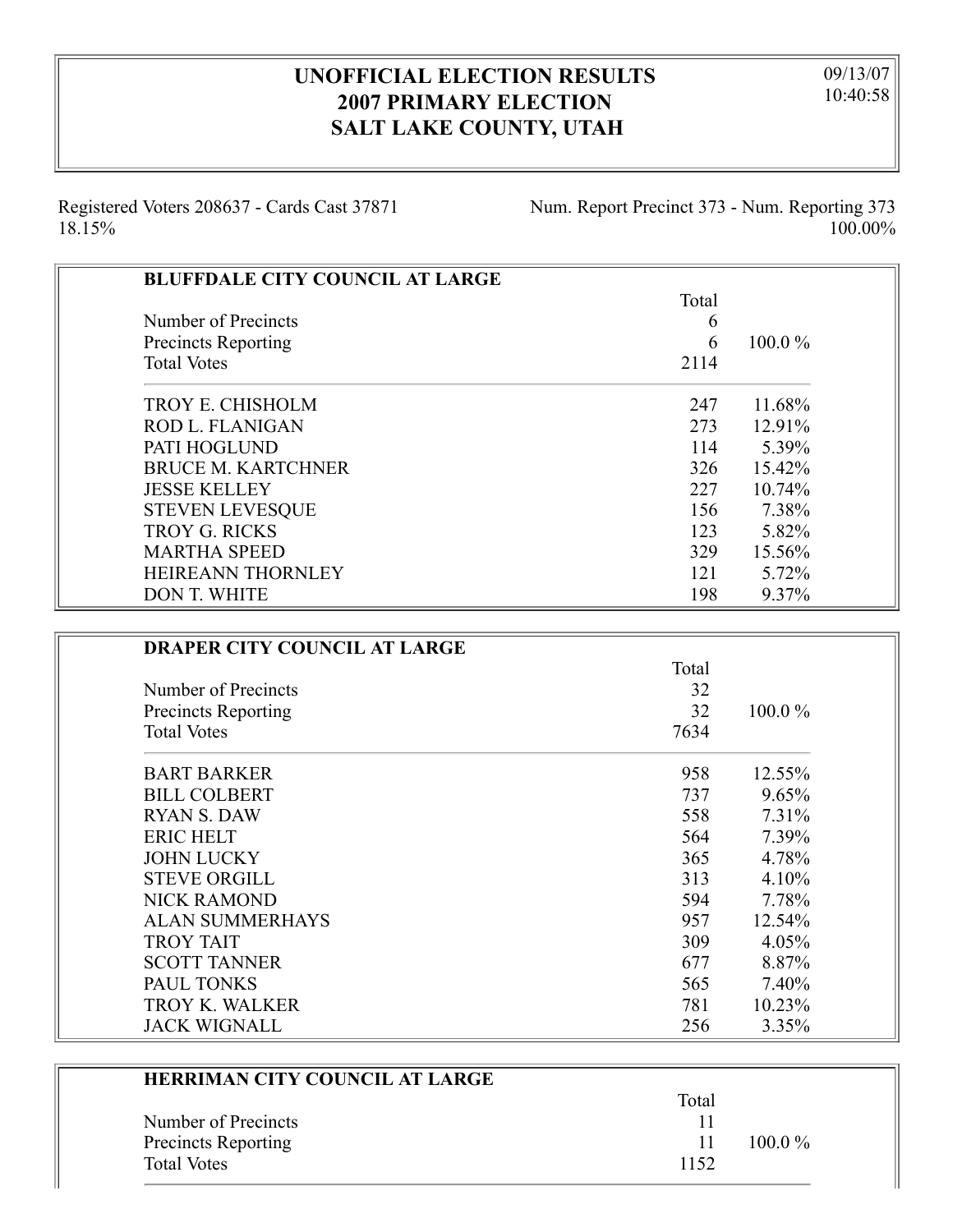| MICHELLE BAILEY       | 166 | $14.41\%$ |
|-----------------------|-----|-----------|
| ETHAN ROBERT CHANDLE  | 67  | 5.82%     |
| <b>MIKE DAY</b>       | 352 | 30.56%    |
| RAQUEL H. DELUCA      | 200 | $17.36\%$ |
| <b>JEFFERY MORTON</b> | 85  | 7.38%     |
| <b>MATT ROBINSON</b>  | 282 | 24.48%    |

| <b>HOLLADAY CITY COUNCIL #4</b>            |       |           |
|--------------------------------------------|-------|-----------|
| Number of Precincts<br>Precincts Reporting | Total | $100.0\%$ |
|                                            | 6     |           |
|                                            | 6     |           |
| <b>Total Votes</b>                         | 455   |           |
| <b>JOHN CHRISTOPHER</b>                    | 52    | $11.43\%$ |
| <b>STEVEN R. PETERSON</b>                  | 177   | 38.90%    |
| E. BARRY TOPHAM                            | 226   | 49.67%    |

| <b>MIDVALE CITY COUNCIL DISTRICT #1</b> |       |           |
|-----------------------------------------|-------|-----------|
|                                         | Total |           |
| Number of Precincts                     |       |           |
| Precincts Reporting                     |       | $100.0\%$ |
| <b>Total Votes</b>                      | 227   |           |
| <b>KELLY H BENNETT</b>                  | 57    | 25.11\%   |
| <b>LYNN FUELLING</b>                    | 42    | 18.50%    |
| <b>ROBERT M HALE</b>                    | 101   | 44.49%    |
| E. PAUL SMITH                           | 27    | 11.89%    |

| <b>RIVERTON CITY COUNCIL #1</b> |       |           |
|---------------------------------|-------|-----------|
|                                 | Total |           |
| Number of Precincts             |       |           |
| Precincts Reporting             |       | $100.0\%$ |
| <b>Total Votes</b>              | 335   |           |
| <b>DERRICK R BROOKS</b>         | 86    | 25.67%    |
| <b>JON BURRIDGE</b>             | 4     | 1.19%     |
| <b>SHELDON STEWART</b>          | 119   | 35.52%    |
| <b>ROY TINGEY</b>               | 126   | 37.61%    |

| <b>RIVERTON CITY COUNCIL #5</b> |       |           |
|---------------------------------|-------|-----------|
|                                 | Total |           |
| Number of Precincts             | O     |           |
| Precincts Reporting             | 6     | $100.0\%$ |
| <b>Total Votes</b>              | 317   |           |
| <b>JULIE ANNE AHLSTROM</b>      | 45    | 14.20%    |
| <b>RANDY BRINKERHOFF</b>        | 95    | 29.97%    |
| <b>GALEN K. MILLS</b>           | 106   | 33.44%    |
| <b>BRENT C. RICHARDS</b>        | 71    | 22.40%    |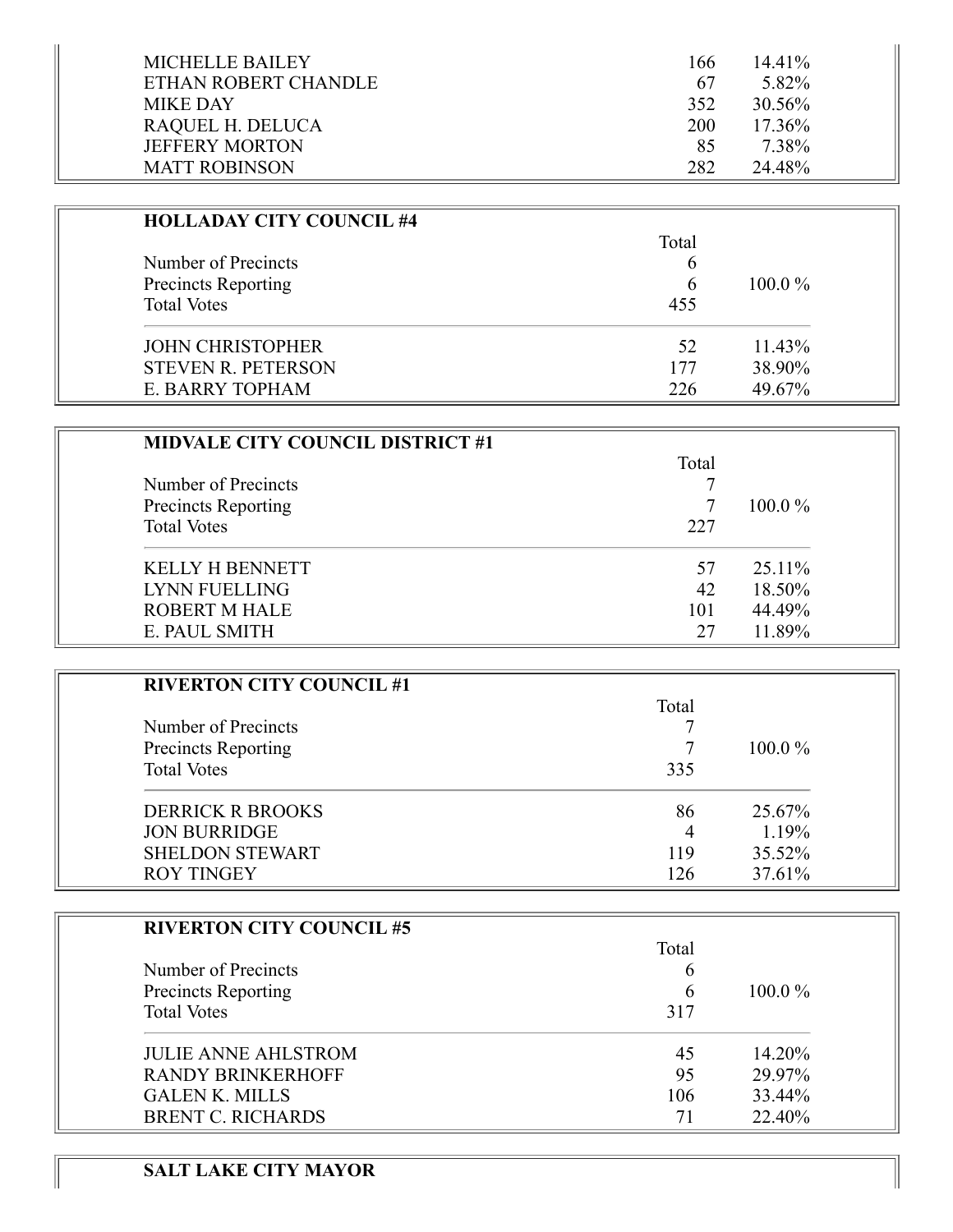| Number of Precincts<br>Precincts Reporting<br><b>Total Votes</b> | Total<br>167<br>167<br>27239 | $100.0\%$ |
|------------------------------------------------------------------|------------------------------|-----------|
| <b>RALPH BECKER</b>                                              | 10486                        | 38.50%    |
| <b>DAVE BUHLER</b>                                               | 7570                         | 27.79%    |
| <b>KEITH S CHRISTENSEN</b>                                       | 2295                         | 8.43%     |
| <b>RAINER HUCK</b>                                               | 37                           | 0.14%     |
| <b>J.P. HUGHES</b>                                               | 378                          | 1.39%     |
| <b>QUINN CADY MCDONOUGH</b>                                      | 42                           | 0.15%     |
| <b>ROBERT 'LOT' MUSCHECK</b>                                     | 14                           | 0.05%     |
| <b>JOHN M. RENTERIA</b>                                          | 53                           | 0.19%     |
| <b>JENNY WILSON</b>                                              | 6364                         | 23.36%    |

| <b>SALT LAKE CITY COUNCIL #4</b> | Total |           |
|----------------------------------|-------|-----------|
| Number of Precincts              | 25    |           |
| <b>Precincts Reporting</b>       | 25    | $100.0\%$ |
| <b>Total Votes</b>               | 2582  |           |
| <b>BRIAN DOUGHTY</b>             | 394   | 15.26%    |
| <b>LUKE GARROTT</b>              | 884   | 34.24%    |
| <b>CAROL GOODE</b>               | 228   | 8.83%     |
| <b>JACK LAWRENCE GRAY</b>        | 72    | 2.79%     |
| NANCY SAXTON                     | 1004  | 38.88%    |

| <b>SALT LAKE CITY COUNCIL #6</b> |       |           |
|----------------------------------|-------|-----------|
|                                  | Total |           |
| Number of Precincts              | 28    |           |
| Precincts Reporting              | 28    | $100.0\%$ |
| <b>Total Votes</b>               | 6208  |           |
| WILLIAM HUCKINS                  | 80    | 1.29%     |
| <b>J T MARTIN</b>                | 1934  | 31.15%    |
| ROGER J. MCCONKIE                | 2475  | 39.87%    |
| <b>ELLEN REDDICK</b>             | 1719  | 27.69%    |

| <b>WEST JORDAN CITY COUNCIL #2</b> |       |           |
|------------------------------------|-------|-----------|
|                                    | Total |           |
| Number of Precincts                | 18    |           |
| <b>Precincts Reporting</b>         | 18    | $100.0\%$ |
| <b>Total Votes</b>                 | 735   |           |
| <b>ROB BENNETT</b>                 | 258   | 35.10%    |
| <b>JOEY R. FOOTE</b>               | 143   | 19.46%    |
| <b>JIM LEMS</b>                    | 220   | 29.93%    |
| <b>SHERRIN PELTON</b>              | 114   | 15.51%    |

## **WEST JORDAN CITY COUNCIL #3**